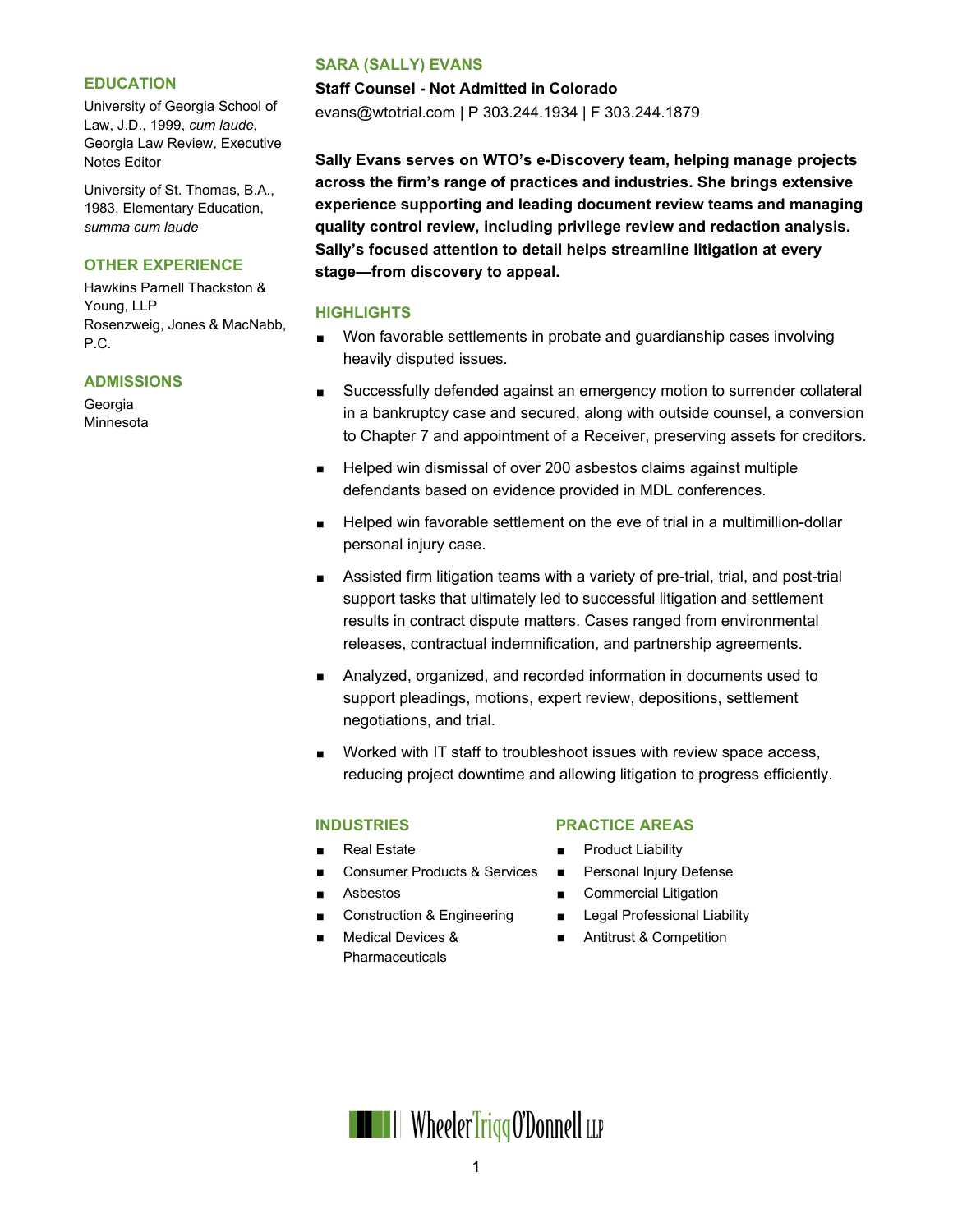# SARA (SALLY) EVANS

### **BIOGRAPHY**

Sally Evans serves on WTO's e-Discovery team where she manages projects across the firm's range of practices and industries. She brings extensive experience leading document review teams, managing quality control review, and handling privilege review and redaction analysis. Sally's focused attention to detail helps streamline litigation at every stage—from discovery to appeal.

Throughout her career, Sally has helped clients resolve matters early in litigation, often through settlements and dismissals with minimal or no money paid. She has particular experience representing clients in complex commercial matters including contract disputes, fraud, and intellectual property, as well as in personal injury and probate law cases.

Prior to joining WTO, Sally worked as an e-Discovery contract attorney for multiple law firms where she worked on various complex product liability and bankruptcy cases. She also previously worked in the Atlanta office of a national litigation defense firm where she handled product liability, professional liability, and bankruptcy matters.

#### **CASES**

- **Helped identify and implement solutions for issues with coding completion tags and** document imaging, which resulted in increased efficiency of final stage document reviews.
- **Norked with IT staff to troubleshoot issues with review space access, reducing** project downtime and allowing litigation to progress efficiently.
- Analyzed, organized, and recorded information in documents used to support pleadings, motions, expert review, depositions, settlement negotiations, and trial.
- Assisted firm litigation teams with a variety of pre-trial, trial, and post-trial support tasks that ultimately led to successful litigation and settlement results in contract dispute matters. Cases ranged from environmental releases, contractual indemnification, and partnership agreements.
- Helped win favorable settlement on the eve of trial in a multimillion-dollar personal injury case.
- Helped win dismissal of over 200 asbestos claims against multiple defendants based on evidence provided in MDL conferences.
- Successfully defended against an emergency motion to surrender collateral in a bankruptcy case and secured, along with outside counsel, a conversion to Chapter 7 and appointment of a Receiver, preserving assets for creditors.